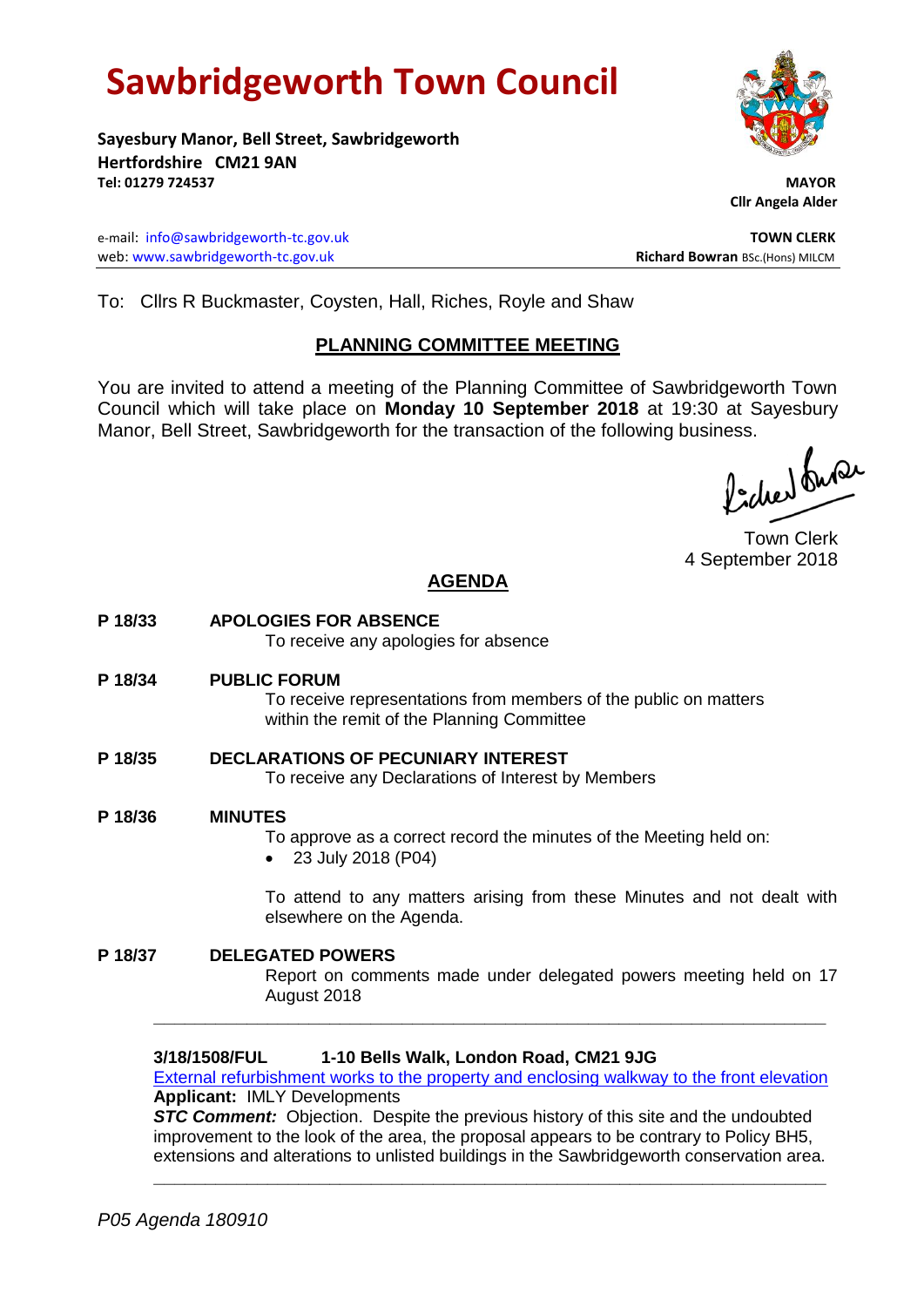# **3/18/1652/HH 39 Pishiobury Drive, CM21 0AD**

[Erection of single storey front extension and first floor rear extension](https://publicaccess.eastherts.gov.uk/online-applications/applicationDetails.do?activeTab=documents&keyVal=PC2HQOGLMWY00) **Applicant:** Mr K Lababedi **STC Comment:** No objection

# **3/18/1654/HH 63 The Crest, CM21 0ES**

[Garage conversion and first floor extension with 2no rooflights to front and rear elevations](https://publicaccess.eastherts.gov.uk/online-applications/applicationDetails.do?keyVal=PC2HR0GLMX200&activeTab=summary) **Applicant:** Mrs Claire Swain

**\_\_\_\_\_\_\_\_\_\_\_\_\_\_\_\_\_\_\_\_\_\_\_\_\_\_\_\_\_\_\_\_\_\_\_\_\_\_\_\_\_\_\_\_\_\_\_\_\_\_\_\_\_\_\_\_\_\_\_\_\_\_\_\_\_**

**\_\_\_\_\_\_\_\_\_\_\_\_\_\_\_\_\_\_\_\_\_\_\_\_\_\_\_\_\_\_\_\_\_\_\_\_\_\_\_\_\_\_\_\_\_\_\_\_\_\_\_\_\_\_\_\_\_\_\_\_\_\_\_\_\_**

*STC Comment:* Objection. Proposal does not appear to complement the existing street pattern and is thus contrary to Policy ENV1 1 (b) and the first floor extension because of its proximity to the common curtilage of the neighbouring property appears contrary to Policy ENV6 (b)

**\_\_\_\_\_\_\_\_\_\_\_\_\_\_\_\_\_\_\_\_\_\_\_\_\_\_\_\_\_\_\_\_\_\_\_\_\_\_\_\_\_\_\_\_\_\_\_\_\_\_\_\_\_\_\_\_\_\_\_\_\_\_\_\_\_**

# **3/18/1658/HH 39 Wychford Drive, CM21 0HA**

[Garage conversion with pitched roof and single storey rear extension with 3no rooflights](https://publicaccess.eastherts.gov.uk/online-applications/applicationDetails.do?keyVal=PC419WGLMXB00&activeTab=summary)  [and windows to side](https://publicaccess.eastherts.gov.uk/online-applications/applicationDetails.do?keyVal=PC419WGLMXB00&activeTab=summary)

**\_\_\_\_\_\_\_\_\_\_\_\_\_\_\_\_\_\_\_\_\_\_\_\_\_\_\_\_\_\_\_\_\_\_\_\_\_\_\_\_\_\_\_\_\_\_\_\_\_\_\_\_\_\_\_\_\_\_\_\_\_\_\_\_\_**

**\_\_\_\_\_\_\_\_\_\_\_\_\_\_\_\_\_\_\_\_\_\_\_\_\_\_\_\_\_\_\_\_\_\_\_\_\_\_\_\_\_\_\_\_\_\_\_\_\_\_\_\_\_\_\_\_\_\_\_\_\_\_\_\_\_**

**Applicant:** Mrs K Emery **STC Comment:** No objection

# **P 18/38 PLANNING APPLICATIONS RECEIVED FROM EHDC**

To consider Planning Applications received from EHDC since the last meeting of the Planning Committee

## **3/18/1348/HH The Farmhouse, Three Mile Pond, Cambridge Road**

[Erection of a new boundary wall to north of site to create a separate pedestrian access to](https://publicaccess.eastherts.gov.uk/online-applications/applicationDetails.do?activeTab=documents&keyVal=PA7QAXGLMCD00)  [Farm Cottage; and creation of a new vehicular access with new boundary walls and gates](https://publicaccess.eastherts.gov.uk/online-applications/applicationDetails.do?activeTab=documents&keyVal=PA7QAXGLMCD00)  [to the south of the site](https://publicaccess.eastherts.gov.uk/online-applications/applicationDetails.do?activeTab=documents&keyVal=PA7QAXGLMCD00)

**\_\_\_\_\_\_\_\_\_\_\_\_\_\_\_\_\_\_\_\_\_\_\_\_\_\_\_\_\_\_\_\_\_\_\_\_\_\_\_\_\_\_\_\_\_\_\_\_\_\_\_\_\_\_\_\_\_\_\_\_\_\_\_\_\_**

**Applicant:** Mr M Brace

# **3/18/1523/FUL (SAWB3) Land at Chalks Farm, South of West Road**

[Development of 200 homes with associated access, landscaping, parking, private amenity](https://publicaccess.eastherts.gov.uk/online-applications/applicationDetails.do?activeTab=documents&keyVal=PBAEOAGLMNG00)  [space, public open space and allotments](https://publicaccess.eastherts.gov.uk/online-applications/applicationDetails.do?activeTab=documents&keyVal=PBAEOAGLMNG00)

**\_\_\_\_\_\_\_\_\_\_\_\_\_\_\_\_\_\_\_\_\_\_\_\_\_\_\_\_\_\_\_\_\_\_\_\_\_\_\_\_\_\_\_\_\_\_\_\_\_\_\_\_\_\_\_\_\_\_\_\_\_\_\_\_\_**

**Applicant:** Barratt David Wilson Homes North Thames

# **3/18/1752/FUL 72-74 Cambridge Road, CM21 9BU**

[Two storey rear extensions and insertion of a first floor flank elevation window at No.74](https://publicaccess.eastherts.gov.uk/online-applications/applicationDetails.do?activeTab=documents&keyVal=PCQ98UGLN3W00) **Applicant:** Mr & Mrs Frid

**\_\_\_\_\_\_\_\_\_\_\_\_\_\_\_\_\_\_\_\_\_\_\_\_\_\_\_\_\_\_\_\_\_\_\_\_\_\_\_\_\_\_\_\_\_\_\_\_\_\_\_\_\_\_\_\_\_\_\_\_\_\_\_\_\_**

# **3/18/1760/FUL (SAWB2) Land North of West Road**

[Development of 135 dwellings including vehicular and pedestrian accesses, associated](https://publicaccess.eastherts.gov.uk/online-applications/applicationDetails.do?activeTab=documents&keyVal=PCS417GLN4G00)  [infrastructure, car parking, open space, landscaping, green infrastructure, sustainable](https://publicaccess.eastherts.gov.uk/online-applications/applicationDetails.do?activeTab=documents&keyVal=PCS417GLN4G00)  [drainage system, and associated works; and provision of land to facilitate the expansion of](https://publicaccess.eastherts.gov.uk/online-applications/applicationDetails.do?activeTab=documents&keyVal=PCS417GLN4G00)  [Mandeville Primary School](https://publicaccess.eastherts.gov.uk/online-applications/applicationDetails.do?activeTab=documents&keyVal=PCS417GLN4G00)

**\_\_\_\_\_\_\_\_\_\_\_\_\_\_\_\_\_\_\_\_\_\_\_\_\_\_\_\_\_\_\_\_\_\_\_\_\_\_\_\_\_\_\_\_\_\_\_\_\_\_\_\_\_\_\_\_\_\_\_\_\_\_\_\_\_**

**Applicant:** Taylor Wimpey (North Thames)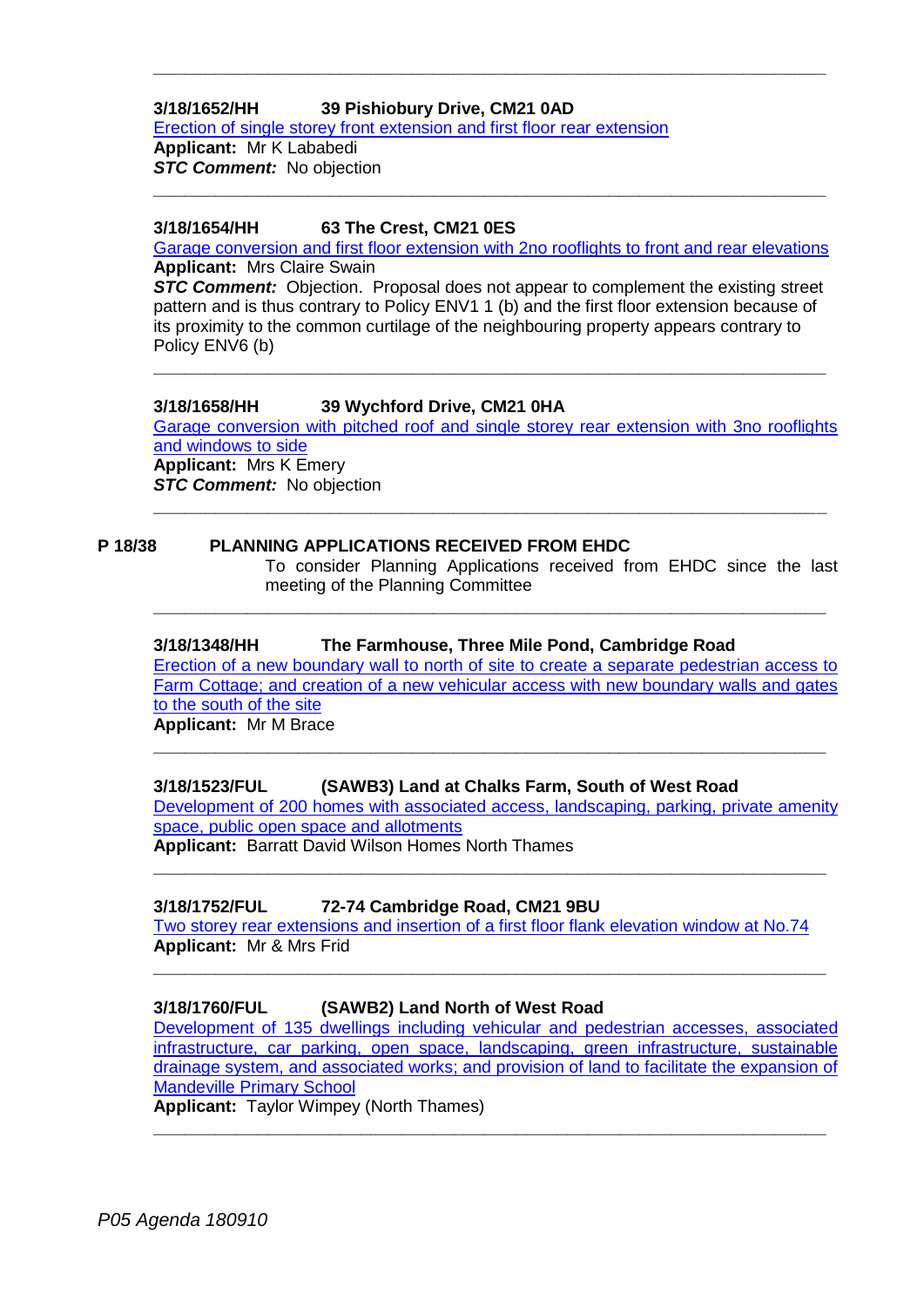# **3/18/1773/FUL Fairswell, 25 Vantorts Road, CM21 9NA**

[Demolition of existing dwelling and erection of 3no. dwellings with associated car parking](https://publicaccess.eastherts.gov.uk/online-applications/applicationDetails.do?activeTab=documents&keyVal=PCU9RCGLN5B00)  [and landscaping](https://publicaccess.eastherts.gov.uk/online-applications/applicationDetails.do?activeTab=documents&keyVal=PCU9RCGLN5B00)

**\_\_\_\_\_\_\_\_\_\_\_\_\_\_\_\_\_\_\_\_\_\_\_\_\_\_\_\_\_\_\_\_\_\_\_\_\_\_\_\_\_\_\_\_\_\_\_\_\_\_\_\_\_\_\_\_\_\_\_\_\_\_\_\_\_**

**\_\_\_\_\_\_\_\_\_\_\_\_\_\_\_\_\_\_\_\_\_\_\_\_\_\_\_\_\_\_\_\_\_\_\_\_\_\_\_\_\_\_\_\_\_\_\_\_\_\_\_\_\_\_\_\_\_\_\_\_\_\_\_\_\_**

**\_\_\_\_\_\_\_\_\_\_\_\_\_\_\_\_\_\_\_\_\_\_\_\_\_\_\_\_\_\_\_\_\_\_\_\_\_\_\_\_\_\_\_\_\_\_\_\_\_\_\_\_\_\_\_\_\_\_\_\_\_\_\_\_\_**

**\_\_\_\_\_\_\_\_\_\_\_\_\_\_\_\_\_\_\_\_\_\_\_\_\_\_\_\_\_\_\_\_\_\_\_\_\_\_\_\_\_\_\_\_\_\_\_\_\_\_\_\_\_\_\_\_\_\_\_\_\_\_\_\_\_**

**Applicant:** Mr David Needham

#### **3/18/1781/HH Burton House, Burtons Mill Lane**

[Replacement of hedge and gate](https://publicaccess.eastherts.gov.uk/online-applications/applicationDetails.do?activeTab=documents&keyVal=PCW4EQGLFG500) **Applicant:** Miss Marie Heath

#### **3/18/1838/HH Spinney House, Rowneybury, Harlow Road**

[Erection of detached garage and store](https://publicaccess.eastherts.gov.uk/online-applications/applicationDetails.do?activeTab=documents&keyVal=PDGCKYGL05W00) **Applicant:** Unknown

#### **3/18/1863/HH 29 Station Road, CM21 9JY**

[Conversion and alterations of existing outbuilding including installation of 2 windows and](https://publicaccess.eastherts.gov.uk/online-applications/applicationDetails.do?activeTab=documents&keyVal=PDK74YGLFLI00)  [insertion of 4 roof lights](https://publicaccess.eastherts.gov.uk/online-applications/applicationDetails.do?activeTab=documents&keyVal=PDK74YGLFLI00) **Applicant:** Mr Colin Hardy

**\_\_\_\_\_\_\_\_\_\_\_\_\_\_\_\_\_\_\_\_\_\_\_\_\_\_\_\_\_\_\_\_\_\_\_\_\_\_\_\_\_\_\_\_\_\_\_\_\_\_\_\_\_\_\_\_\_\_\_\_\_\_\_\_\_**

**\_\_\_\_\_\_\_\_\_\_\_\_\_\_\_\_\_\_\_\_\_\_\_\_\_\_\_\_\_\_\_\_\_\_\_\_\_\_\_\_\_\_\_\_\_\_\_\_\_\_\_\_\_\_\_\_\_\_\_\_\_\_\_\_\_**

**\_\_\_\_\_\_\_\_\_\_\_\_\_\_\_\_\_\_\_\_\_\_\_\_\_\_\_\_\_\_\_\_\_\_\_\_\_\_\_\_\_\_\_\_\_\_\_\_\_\_\_\_\_\_\_\_\_\_\_\_\_\_\_\_\_**

**\_\_\_\_\_\_\_\_\_\_\_\_\_\_\_\_\_\_\_\_\_\_\_\_\_\_\_\_\_\_\_\_\_\_\_\_\_\_\_\_\_\_\_\_\_\_\_\_\_\_\_\_\_\_\_\_\_\_\_\_\_\_\_\_\_**

**\_\_\_\_\_\_\_\_\_\_\_\_\_\_\_\_\_\_\_\_\_\_\_\_\_\_\_\_\_\_\_\_\_\_\_\_\_\_\_\_\_\_\_\_\_\_\_\_\_\_\_\_\_\_\_\_\_\_\_\_\_\_\_\_\_\_**

**\_\_\_\_\_\_\_\_\_\_\_\_\_\_\_\_\_\_\_\_\_\_\_\_\_\_\_\_\_\_\_\_\_\_\_\_\_\_\_\_\_\_\_\_\_\_\_\_\_\_\_\_\_\_\_\_\_\_\_\_\_\_\_\_\_\_**

**3/18/1907/CUAPN Tednambury Farm, Tednambury, Spellbrook, CM23 4BD** [Change of use from agricultural to a flexible use under B1/B8 office/storage use](https://publicaccess.eastherts.gov.uk/online-applications/applicationDetails.do?activeTab=documents&keyVal=PDVBUGGL00X00) **Applicant:** Sworders

**3/18/1934/FUL Jacobs Neurological Centre, Capio Rivers Hospital** [Erection of Two Storey \(20x Bed\) Ward Extension and associated car parking](https://publicaccess.eastherts.gov.uk/online-applications/applicationDetails.do?activeTab=documents&keyVal=PE61XTGL00X00) **Applicant:** Ramsay Health Care UK Ltd

**3/18/1935/FUL Jacobs Neurological Centre, Capio Rivers Hospital** [Installation of 2no. two storey portacabins with external staircase](https://publicaccess.eastherts.gov.uk/online-applications/applicationDetails.do?activeTab=documents&keyVal=PE627EGL00X00) **Applicant:** Ramsay Health Care UK Ltd

#### **P 18/39 LATE PLANNING APPLICATIONS**

To deal with Planning Applications received from EHDC following the Publication of this Agenda and received before 7 September 2018

**P 18/40 PLANNING DECISIONS MADE BY EHDC** To receive Planning Decisions from EHDC

#### **3/18/0548/HH Dawn, 1 Walnut Tree Ave, CM21 9JR** Single storey rear extension **Applicant:** Mrs Victoria Graney **STC Comment:** No objection *EHDC Decision:* Granted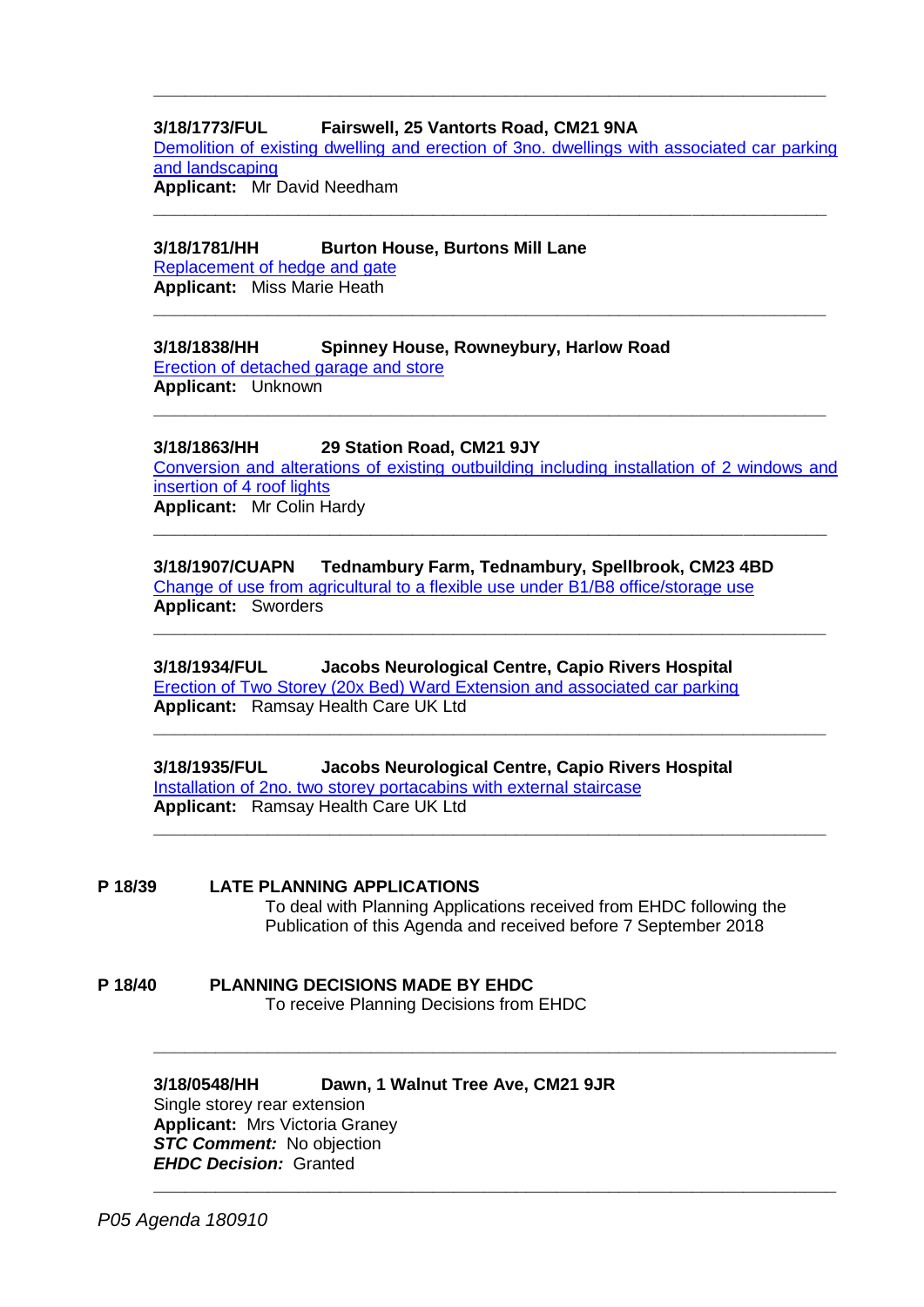#### **3/18/0945/FUL 1 Duckling Lane, CM21 9QA** Change of use from offices to a single dwelling **Applicant:** Mr Graham Sessions *STC Comment:* No objection *EHDC Decision:* Granted

#### **3/18/0959/FUL Land off Spellbrook Lane West, Spellbrook**

Erection of 5 no. dwellings with associated garages, access roads and landscaping **Applicant:** Mr A Poulton

**\_\_\_\_\_\_\_\_\_\_\_\_\_\_\_\_\_\_\_\_\_\_\_\_\_\_\_\_\_\_\_\_\_\_\_\_\_\_\_\_\_\_\_\_\_\_\_\_\_\_\_\_\_\_\_\_\_\_\_\_\_\_\_\_\_\_**

**\_\_\_\_\_\_\_\_\_\_\_\_\_\_\_\_\_\_\_\_\_\_\_\_\_\_\_\_\_\_\_\_\_\_\_\_\_\_\_\_\_\_\_\_\_\_\_\_\_\_\_\_\_\_\_\_\_\_\_\_\_\_\_\_\_\_**

*STC Comment:* No objection

*EHDC Decision:* Refused. "The proposal constitutes inappropriate development in the Metropolitan Green Belt and other harm is identified in respect of adverse impact on openness and adverse impact on the character of the area. Very special circumstances have not been identified that would clearly outweigh the harm by reason of inappropriateness, and the other identified harm. The proposal would therefore be contrary to Policies GBC1, OSV3 and ENV1 of the East Herts Local Plan Second Review April 2007, Policies GBR1, VILL2 and DES4 of the emerging East Herts District Plan and the National Planning Policy Framework"

**\_\_\_\_\_\_\_\_\_\_\_\_\_\_\_\_\_\_\_\_\_\_\_\_\_\_\_\_\_\_\_\_\_\_\_\_\_\_\_\_\_\_\_\_\_\_\_\_\_\_\_\_\_\_\_\_\_\_\_\_\_\_\_\_\_\_**

#### **3/18/1049/HH 16 Walnut Tree Crescent, CM21 9EB**

Conversion of single storey bungalow to two storey dwelling with single storey garage extension and open canopy **Applicant:** Mr Karl Fuller *STC Comment:* Objection. Overdevelopment of site. Contrary to Policy ENV1. *EHDC Decision:* Granted

**\_\_\_\_\_\_\_\_\_\_\_\_\_\_\_\_\_\_\_\_\_\_\_\_\_\_\_\_\_\_\_\_\_\_\_\_\_\_\_\_\_\_\_\_\_\_\_\_\_\_\_\_\_\_\_\_\_\_\_\_\_\_\_\_\_\_**

#### **3/18/1205/LBC 118 Sheering Mill Lane, CM21 9ND**

Removal of 2 windows and installation of 1 set of painted timber bi-fold doors to rear elevation **Applicant:** Mr Tayler *STC Comment:* No comment

**\_\_\_\_\_\_\_\_\_\_\_\_\_\_\_\_\_\_\_\_\_\_\_\_\_\_\_\_\_\_\_\_\_\_\_\_\_\_\_\_\_\_\_\_\_\_\_\_\_\_\_\_\_\_\_\_\_\_\_\_\_\_\_\_\_\_**

*EHDC Decision:* Granted

# **3/18/1223/FUL Parsonage Farm Boarding Kennels, CM21 0ND**

Demolition of kennels and cattery and the erection of 1 no.3 bedroomed dwelling (Amended scheme to planning application ref: 3/18/0299) **Applicant:** Mrs Paula Harding *STC Comment:* No objection to 3/18/0299 *EHDC Decision:* Granted

**\_\_\_\_\_\_\_\_\_\_\_\_\_\_\_\_\_\_\_\_\_\_\_\_\_\_\_\_\_\_\_\_\_\_\_\_\_\_\_\_\_\_\_\_\_\_\_\_\_\_\_\_\_\_\_\_\_\_\_\_\_\_\_\_\_\_**

# **3/18/1236/FUL 47 Bell Street, CM21 9AR**

Change of use of ground floor unit from Retail (A1) to Non-residential institution (D1) (Physiotherapy) **Applicant:** Choice Physio

**\_\_\_\_\_\_\_\_\_\_\_\_\_\_\_\_\_\_\_\_\_\_\_\_\_\_\_\_\_\_\_\_\_\_\_\_\_\_\_\_\_\_\_\_\_\_\_\_\_\_\_\_\_\_\_\_\_\_\_\_\_\_\_\_\_\_**

**STC Comment:** Objection. The proposal for change of use from A1 to other than A1 appears to be contrary to Policy STC4 (II) *EHDC Decision:* Granted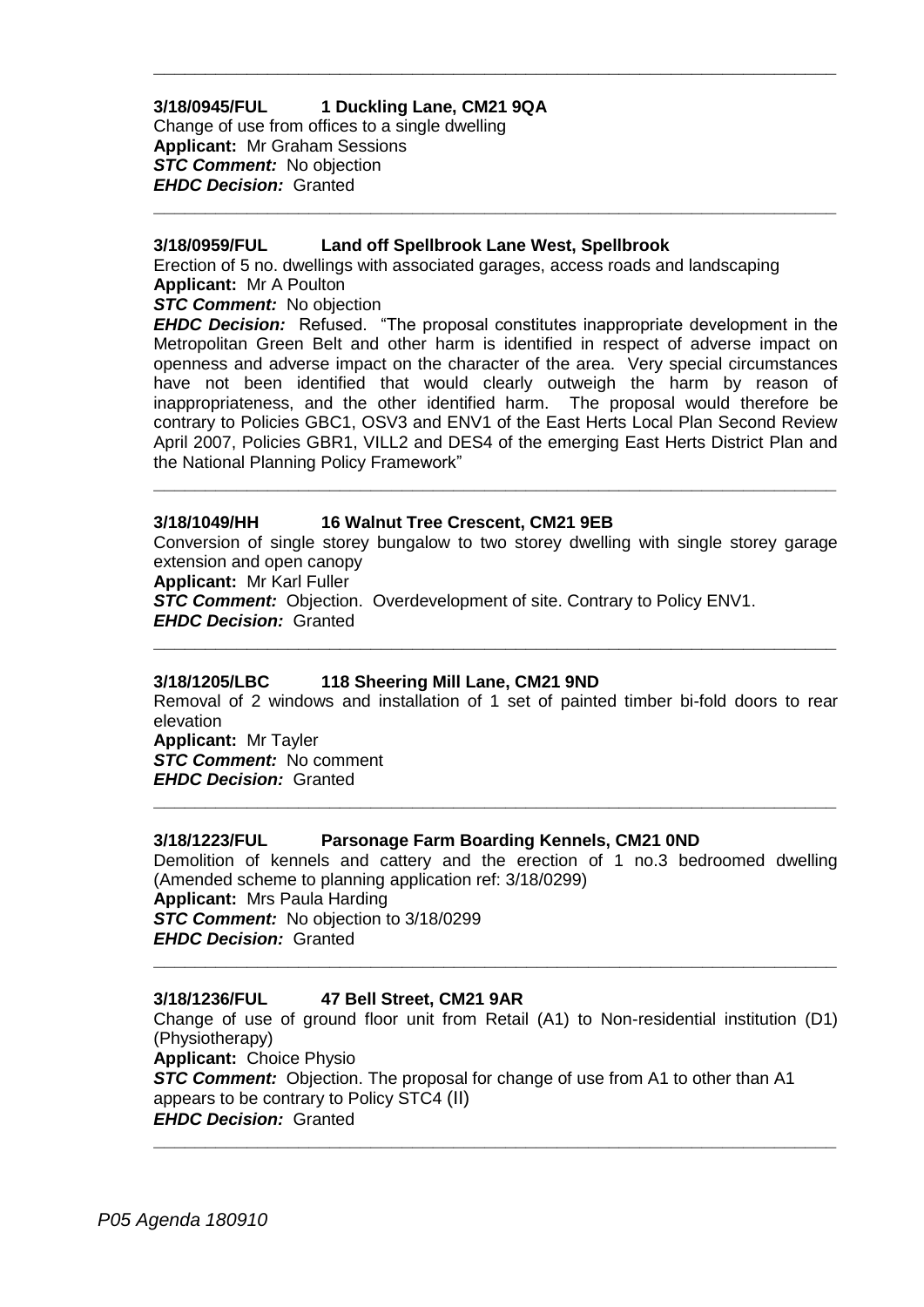# **3/18/1262/HH 66 High Wych Road, CM21 0HG**

Change flat roof canopy to pitched roof to front elevation **Applicant:** Mr & Mrs Moretti **STC Comment:** No objection *EHDC Decision:* Granted

## **3/18/1279/HH 9 Rowney Gardens, CM21 0AT**

First floor side extension over existing garage and alterations to fenestration **Applicant:** Mr Lincoln Atkins **STC Comment:** Plans do not correctly represent application. Encroachment beyond original front footprint and pitch roof to front. *EHDC Decision:* Granted **\_\_\_\_\_\_\_\_\_\_\_\_\_\_\_\_\_\_\_\_\_\_\_\_\_\_\_\_\_\_\_\_\_\_\_\_\_\_\_\_\_\_\_\_\_\_\_\_\_\_\_\_\_\_\_\_\_\_\_\_\_\_\_\_\_\_**

**\_\_\_\_\_\_\_\_\_\_\_\_\_\_\_\_\_\_\_\_\_\_\_\_\_\_\_\_\_\_\_\_\_\_\_\_\_\_\_\_\_\_\_\_\_\_\_\_\_\_\_\_\_\_\_\_\_\_\_\_\_\_\_\_\_\_**

**\_\_\_\_\_\_\_\_\_\_\_\_\_\_\_\_\_\_\_\_\_\_\_\_\_\_\_\_\_\_\_\_\_\_\_\_\_\_\_\_\_\_\_\_\_\_\_\_\_\_\_\_\_\_\_\_\_\_\_\_\_\_\_\_\_\_**

# **3/18/1296/HH 8 Knight Street, CM21 9AT**

Loft conversion with rear dormer and replacement front dormer **Applicant:** Dr Steen Terp *STC Comment:* No objection *EHDC Decision:* Granted

# **3/18/1322/FUL Land Adjacent to Sevens Spellbrook, CM23 4AY**

Proposed detached 4 bedroom dwelling **Applicant:** Mr & Mrs David Mowbray **STC Comment:** No objection *EHDC Decision:* Granted

#### **3/18/1341/FUL 13 Rowney Wood, CM21 0HR**

Sub-division of the existing detached two-bedroom bungalow into two semi-detached twobedroom bungalows, removal of the conservatory and single garage to the right hand side and extend the properties to the rear and right hand side. Provision of three parking spaces

**\_\_\_\_\_\_\_\_\_\_\_\_\_\_\_\_\_\_\_\_\_\_\_\_\_\_\_\_\_\_\_\_\_\_\_\_\_\_\_\_\_\_\_\_\_\_\_\_\_\_\_\_\_\_\_\_\_\_\_\_\_\_\_\_\_\_**

**\_\_\_\_\_\_\_\_\_\_\_\_\_\_\_\_\_\_\_\_\_\_\_\_\_\_\_\_\_\_\_\_\_\_\_\_\_\_\_\_\_\_\_\_\_\_\_\_\_\_\_\_\_\_\_\_\_\_\_\_\_\_\_\_\_\_**

**\_\_\_\_\_\_\_\_\_\_\_\_\_\_\_\_\_\_\_\_\_\_\_\_\_\_\_\_\_\_\_\_\_\_\_\_\_\_\_\_\_\_\_\_\_\_\_\_\_\_\_\_\_\_\_\_\_\_\_\_\_\_\_\_\_\_**

**\_\_\_\_\_\_\_\_\_\_\_\_\_\_\_\_\_\_\_\_\_\_\_\_\_\_\_\_\_\_\_\_\_\_\_\_\_\_\_\_\_\_\_\_\_\_\_\_\_\_\_\_\_\_\_\_\_\_\_\_\_\_\_\_\_\_**

**\_\_\_\_\_\_\_\_\_\_\_\_\_\_\_\_\_\_\_\_\_\_\_\_\_\_\_\_\_\_\_\_\_\_\_\_\_\_\_\_\_\_\_\_\_\_\_\_\_\_\_\_\_\_\_\_\_\_\_\_\_\_\_\_\_\_**

**Applicant:** Mr Mike Allen *STC Comment:* No objection *EHDC Decision:* Granted

#### **3/18/1400/HH 23 Elmwood, CM21 9NN**

Single storey rear extension **Applicant:** Mr Lee Gardner **STC Comment:** No objection to amended plan *EHDC Decision:* Granted

#### **3/18/1415/HH 10 Stoneleigh, CM21 0BT**

Removal of conservatory. Proposed part two storey/part single storey side extension **Applicant:** Mr & Mrs Kozan Ali *STC Comment:* No objection *EHDC Decision:* Granted